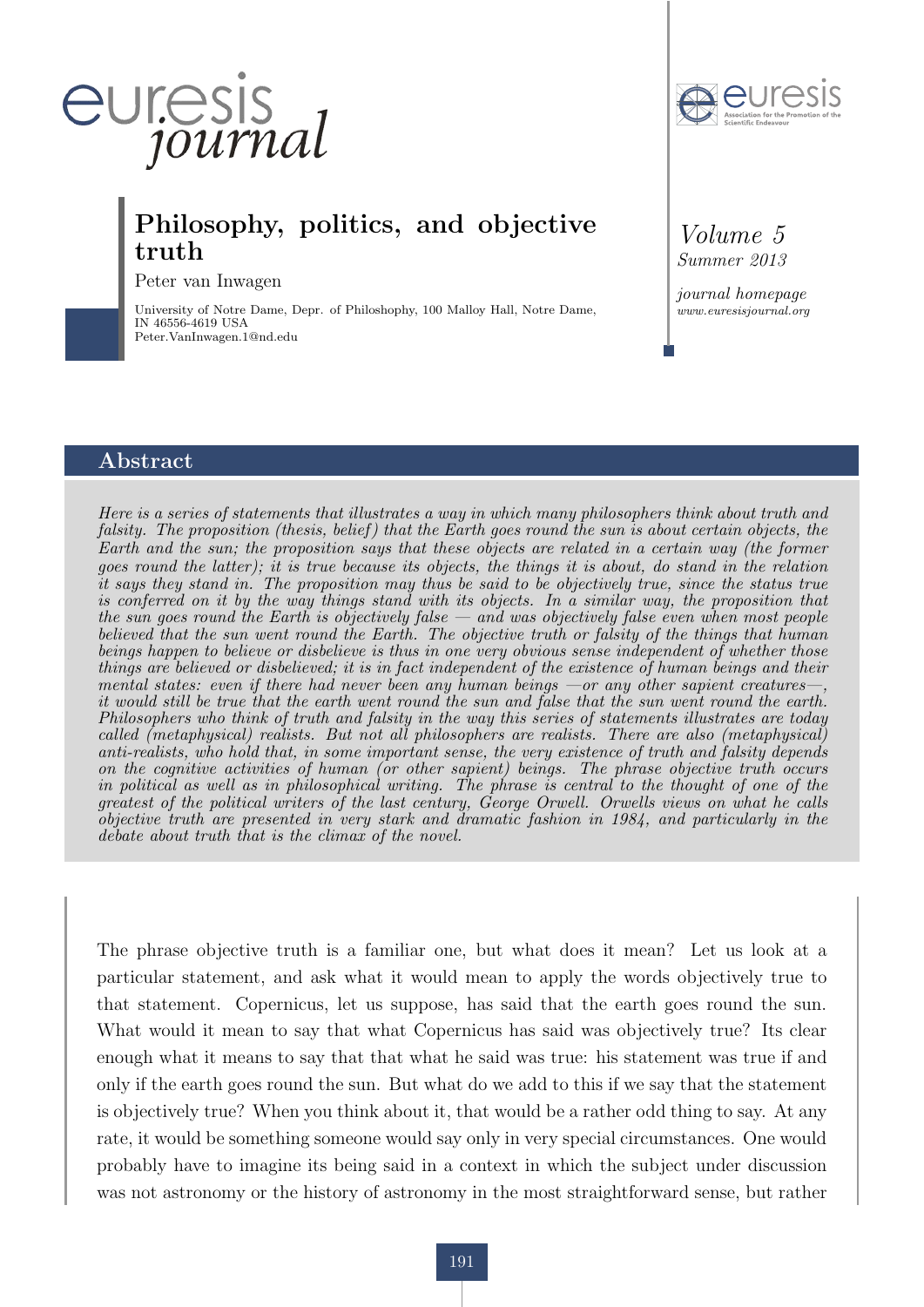

something like method in the history of astronomy. For example, an historian might say, What Copernicus said was objectively true in exasperation — if some rival historian had been defending some depth-psychological or economic explanation of the fact that Copernicus said that the earth went round the sun.

The lesson of this example, I think, is that the use of the phrase objectively true is generally a kind of reminder: a reminder that there is a world outside us, and that what one says or believes is in most cases true (if it is true) or false (if it is false) in virtue of that world outside us. We have said that what Copernicus said was true just in the case that the earth goes round the sun, and, of course, the earths going round the sun is something external to the human mind (and the suns going round the earth would be something external to the human mind if that state of affairs obtained). When people use the adjective objective in connection with truth, they use it as a reminder that the truth or falsity of what we say and believe does not in most cases depend on our desires or our hopes or our fears or any of our psychological states. If my doctor has told me that there is a cancer growing in my gut, what she has told me may be true or it may be false, but its truth or falsity depends on whats going on in my gut and on nothing else. If I experience a very sincere desire for her statement to be false, that fact is entirely irrelevant to whether it is false. This desire of mine may have consequences for what I believe about the state of things in my gut (such is human epistemological frailty), but it has no consequences for the truth or falsity of those beliefs.

And why is this particular word —objective— used for this purpose? Its use reflects the fact that truth and falsity are conferred on statements and beliefs by their objects, by what theyre about: the earth and the sun and how they move in relation to each other; my gut and whats going on in it. The words objective truth are a reminder that the truth of a belief or statement is entirely a matter of how things are with its object, and has nothing to do with the state of its subject – the person who has the belief or makes the statement<sup>1</sup>.

All this has been prologue. In the play, I want to look at some questions about objective truth in philosophy and in politics. I will begin by considering the views of two people who have had something to say about objective truth, one from the point of view of philosophy and one from the point of view of politics.

One of these two people, I confess, is not strictly speaking a person. He is a composite figure,

<sup>1</sup>Except in the not-too-common case in which object and subject overlap - - for some of our beliefs and statements are about ourselves and our psychological states. If someone says, I feel vaguely uneasy about this", that statement will indeed be true or false in virtue of the interior condition of the subject, but thats the exception that proves the rule: in that case, the subject of the statement is the object of the statement. We might put this point by saying —and theres no paradox in this— that truth is objective even when its subjective. In Kierkegaards Concluding Unscientific Postscript (Part 2, Chapter 2), the author", Johannes Climacus, famously says, Truth is subjectivity. In my view, the interesting and important position that Kierkegaard chooses to express in those words has nothing to do with the topics discussed in this paper.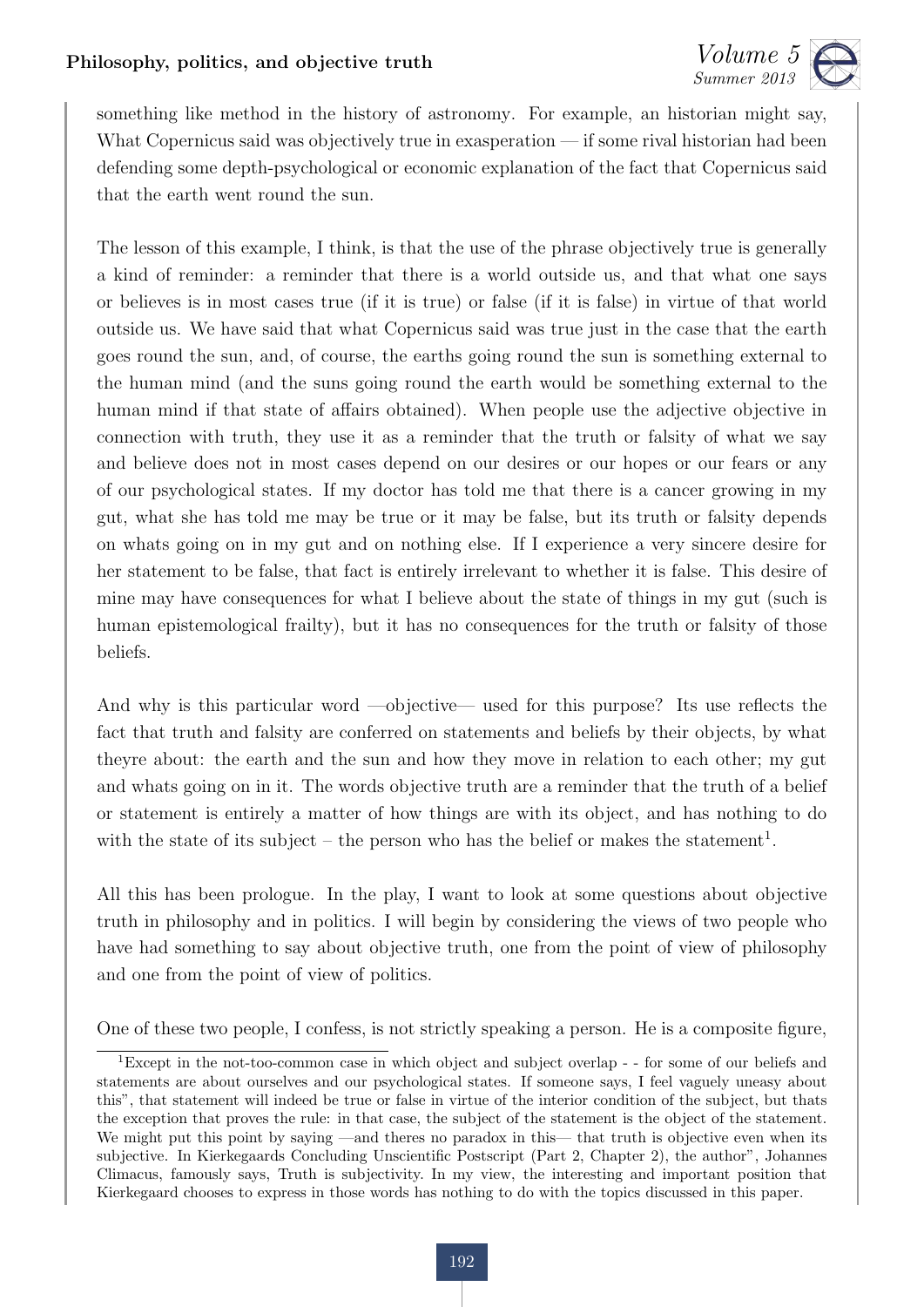

a representative of a certain philosophical school. I will call this abstraction the anti-realist. About sixty percent of him is the late Richard Rorty, but I dont want to identify his views with Rortys (Ill call him him because hes at least sixty percent male). The anti-realist, as is well known, in some sense denies the existence of objective truth – in some sense denies that there is a status called truth that is conferred on beliefs and statements by their objects. The anti-realist – he is sometimes called the metaphysical anti-realist – is named by reference to his philosophical opponent: the realist (or metaphysical realist) who affirms the existence of objective truth.<sup>2</sup>

The other of the two people I shall be talking about is George Orwell, a very real person indeed. In Orwells writings the words objective truth (and many closely related phrases, such as external reality) occur very frequently. Here is a representative example of his use of the words. It is taken from his 1942 essay [1], "Looking Back on the Spanish War":

*I saw great battles reported where there had been no fighting, and complete silence where hundreds of men had been killed. I saw troops who had fought bravely denounced as cowards and traitors, and others who had never seen a shot fired hailed as the heroes of imaginary victories . . . This kind of thing is frightening to me, because it often gives me the feeling that the very concept of objective truth is fading out of the world.*<sup>3</sup>

It has long seemed evident to me that the anti-realist and Orwell are talking about more or less the same thing when they refer to objective truth. The concept that Orwell feared might be fading out of the world, and the concept that the anti-realist says corresponds to nothing in the world are, I would have supposed, the same concept. It would not have occurred to me to suppose that the anti-realist was using objective truth in some special, technical sense, some sense peculiar to philosophy, while Orwell was using the phrase in its non-technical, everyday sense, the sense appropriate to controversial political writing. It is certainly true that everyday words and phrases often acquire a special sense in various academic disciplines, philosophy included. Force in politics means controlled violence, directed at coercing or restraining ones opponents. But in physics, force means (at any rate, the net force acting on a body means) the rate at which a bodys momentum is changing. Burke says, Freedom and not servitude is the cure of anarchy. Kant says, Causality through freedom is not incompatible with nature [2]. Obviously, Burke is using freedom in the sense appropriate to controversial political writing, and, just as obviously, Kant is using the word in a sense peculiar to philosophy — for something so far removed from Burkes freedom that it exists (so Kant supposes) even in the most abject conditions of what Burke calls servitude. Examples of this sort could be multiplied almost without limit: A computer hacker has stolen Alices identity vs. Alices

<sup>2</sup>'Realism' has two other important senses in metaphysics. In one of these two senses, realism is opposed to idealism (the doctrine that everything is either a mind or a collection of ideas in various minds). In the other, realism is opposed to nominalism (the thesis that there are no universals or other abstract objects). Realism-as-opposed-to-idealism should not be confused with the thesis that objective truth exists. George Berkeley was an idealist, for example, but affirmed the existence of objective truth.

<sup>3</sup>The ellipsis represents more than half a page of text, in which examples are multiplied and the ways in which Fascists and Communists distorted the events of the Spanish Civil War are compared and contrasted.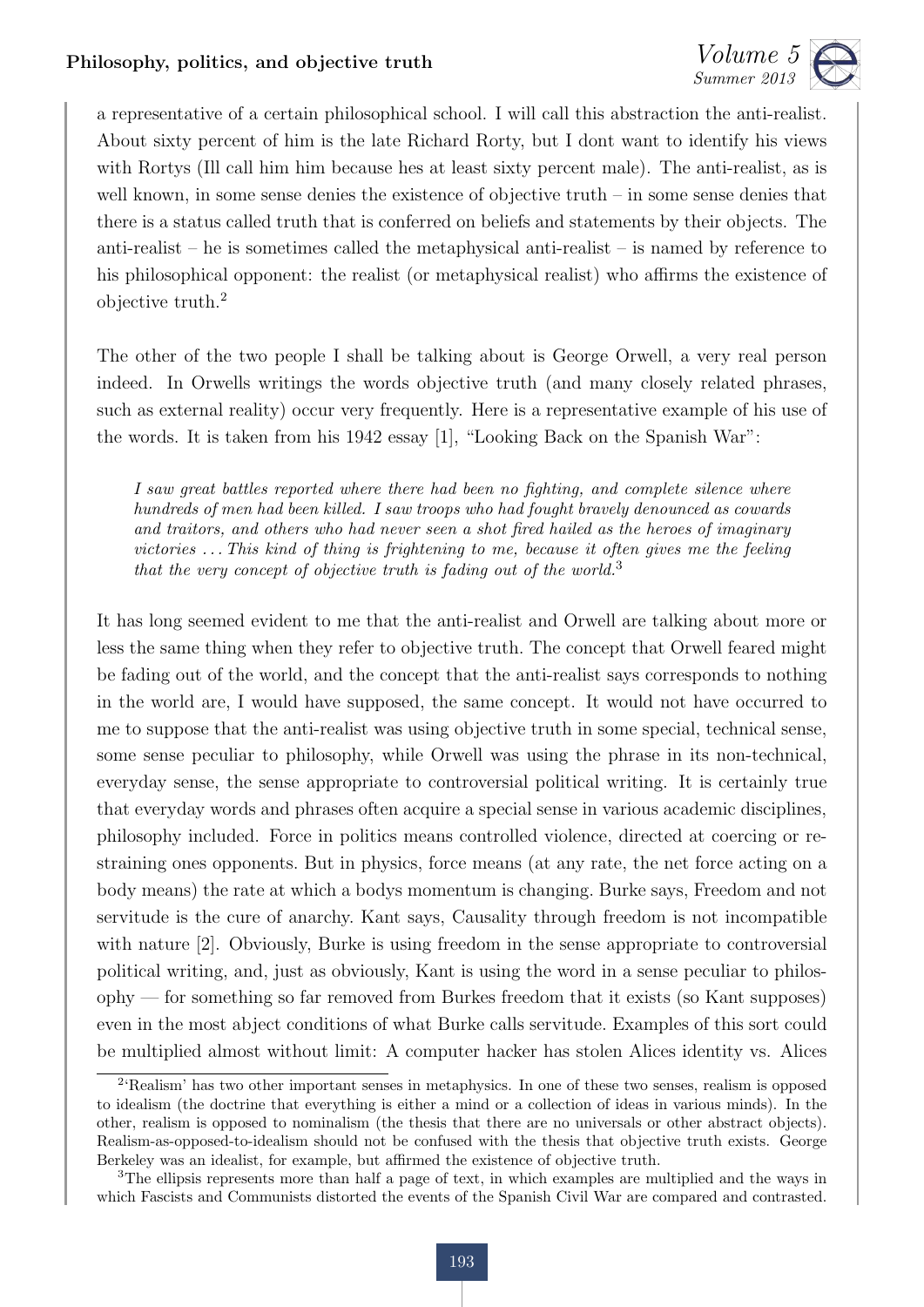

identity consists in the diachronic continuity and connectedness of her mental states — and so on, and so on.

I am, however, convinced that it is at the very least natural to suppose that Orwells and the anti-realists use of objective truth is not one of the many instances of this kind of thing. I think that we can see how natural it is to suppose this if we examine some passages from 1984 [3], a book that can be described as Orwells treatise on objective truth and its political enemies.

The central argument of 1984 is presented in the form of a debate —if the verbal and intellectual component of an extended episode of brainwashing can properly be said to constitute a debate— the debate between Winston Smith and OBrien in the cells of the Ministry of Love. It is natural to read this debate as a debate between a realist (as regards the nature of truth) and an anti-realist. I offer a few representative passages from the book that demonstrate, I believe, that if this is not the only possible way to understand the debate, it is one very natural way. I begin with some thoughts that passed through Winstons mind as he was writing in his diary long before his arrest:

*[...] the very notion of external reality was tacitly denied by [the Partys] philosophy [...] His heart sank as he thought of [...] the ease with which any Party intellectual would overthrow him in debate, the subtle arguments which he would not be able to understand, much less answer. And yet he was in the right! They were wrong and he was right! The obvious, the silly, and the true had got to be defended. Truisms are true, hold on to that! The solid world exists, its laws do not change. Stones are hard, water is wet, objects unsupported fall toward the earths centre. With the feeling that [...] he was setting forth an important axiom, Winston wrote: Freedom is the freedom to say that two plus two make four. If that is granted, all else follows.*<sup>4</sup> *(Part 1, Chapter 7)*

Let us now look at the debate. Here is an exchange between OBrien and Winston.

*Is it your opinion, Winston, that the past has real existence? [...] You are no metaphysician, Winston [...] Until this moment you had never considered what is meant by existence. I will put it more precisely. Does the past exist concretely in space? Is there somewhere or other a place, a world of solid objects, where the past is still happening? No Then where does the past exist, if at all? In records. It is written down. In records. And – ? In the mind. In human memories.*

*In memory. Very well, then. We, the Party, control all records, and we control all memories. Then we control the past, do we not? (Part 3, Chapter 2)*

And here is a second exchange:

<sup>&</sup>lt;sup>4</sup>Since there are many editions and printings of 1984. I will cite passages from the book only by part and chapter. As early as 1939, ten years before the publication of 1984, in a review of "Russells Power: A Social Analysis", Orwell had written, "It is quite possible that we are descending into an age in which two and two will make five when the Leader says so [1].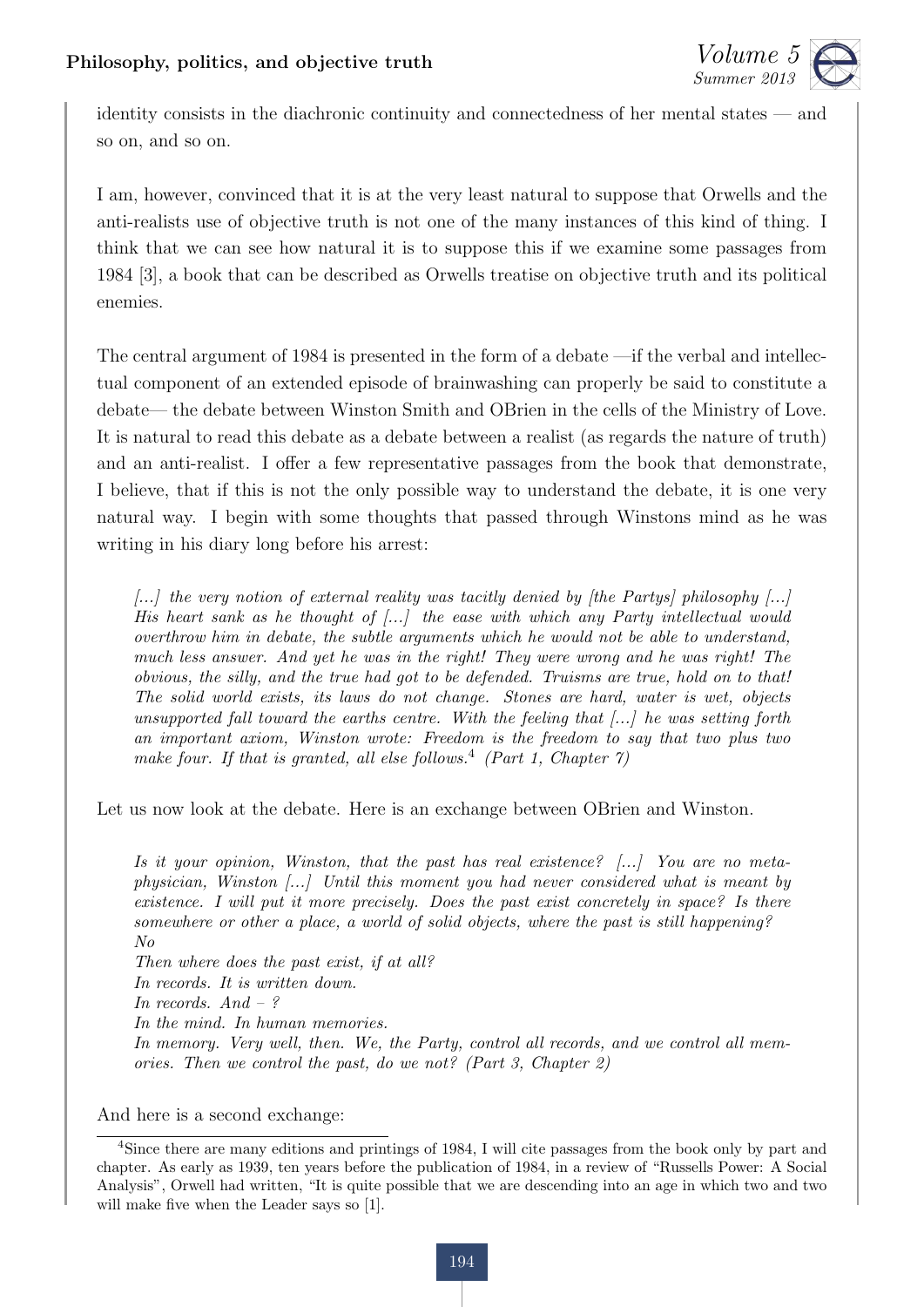

*But the world itself is only a speck of dust [. . . ] the whole universe is outside us. Look at the stars! Some of them are a million light-years away. They are out of our reach forever. What are the stars ? [. . . ] They are bits of fire a few kilometres away. We could reach them if we wanted to. Or we could blot them out. The earth is the centre of the universe.* The sun and stars go round it  $[\ldots]$  For certain purposes, of course, that is not true. *When we navigate the ocean or when we predict an eclipse, we often find it convenient to assume that the earth goes round the sun and that the stars are millions upon millions of kilometres away. But what of it? Do you suppose it is beyond us to produce a dual system of astronomy? The stars can be near or distant, according as we need them [. . . ]*

*[. . . ] a faint smile twitched the corners of OBriens mouth as he looked down at [Winston]. I told you, Winston", he said, that metaphysics is not your strong point. The word you are trying to think of is solipsism. But you are mistaken. This is not solipsism. Collective* solipsism, if you like. But that is a different thing; in fact, the opposite thing  $[\ldots]$  (Part *3, Chapter 3)*

These passages, I think, show that it is natural (which is not to say that it is right) to read 1984 as a defense of realism. I have myself read the book this way. (And, of course, as part and parcel of reading it that way, I regarded Winston as representing the authors point of view.) In my book Metaphysics —a book whose intended audience was readers who came to the book with no clear idea of the meaning of the word metaphysics— I wrote:

*Before we leave the topic of Realism and anti-Realism, however, I should like to direct the readers attention to the greatest of all attacks on anti-Realism, George Orwells novel 1984. Anyone who is interested in Realism and anti-Realism should be steeped in the message of this book. The reader is particularly directed to the climax of the novel, the debate between the Realist Winston Smith and the anti-Realist OBrien. In the end, there is only one question that can be addressed to the anti-Realist: How does your position differ from OBriens? (Van Inwagen 2002, 84-85)*

If I did not say in this passage that Orwell was a metaphysical realist, I certainly strongly suggested that I regarded him as one, and I will now explicitly say that I do regard Orwell as a metaphysical realist. In a much more nuanced way, Rorty has also drawn a connection between Orwell and realism (see chapter 8 in [4]).

At any rate, Rorty does not approve of the vocabulary that Orwell uses when he defends what he, Orwell, calls objective truth — that phrase itself being one of Rortys least favorite items in anyones vocabulary. It is not my purpose in this paper to examine Rortys way of reading 1984 — that is, his attempt to rescue what he regards as valuable in the book (its depiction of a social order dedicated to the infliction of pain as an end in itself) from its entanglement with Orwells unfortunate conviction that the idea of objective truth needed to be defended and was worth defending. (At one point Rorty compares the way he approaches 1984 to the way he would, as an atheist, approach Pilgrims Progress — a book he thinks can be read with profit by those who do not share its presuppositions.) I simply call attention to the fact that both Rorty and I see some connection between Orwell and realism.

In a very long essay in the volume "Rorty and His Critics", James Conant has contended that it is wrong to read 1984 as an attack on anti-realism and wrong to read the debate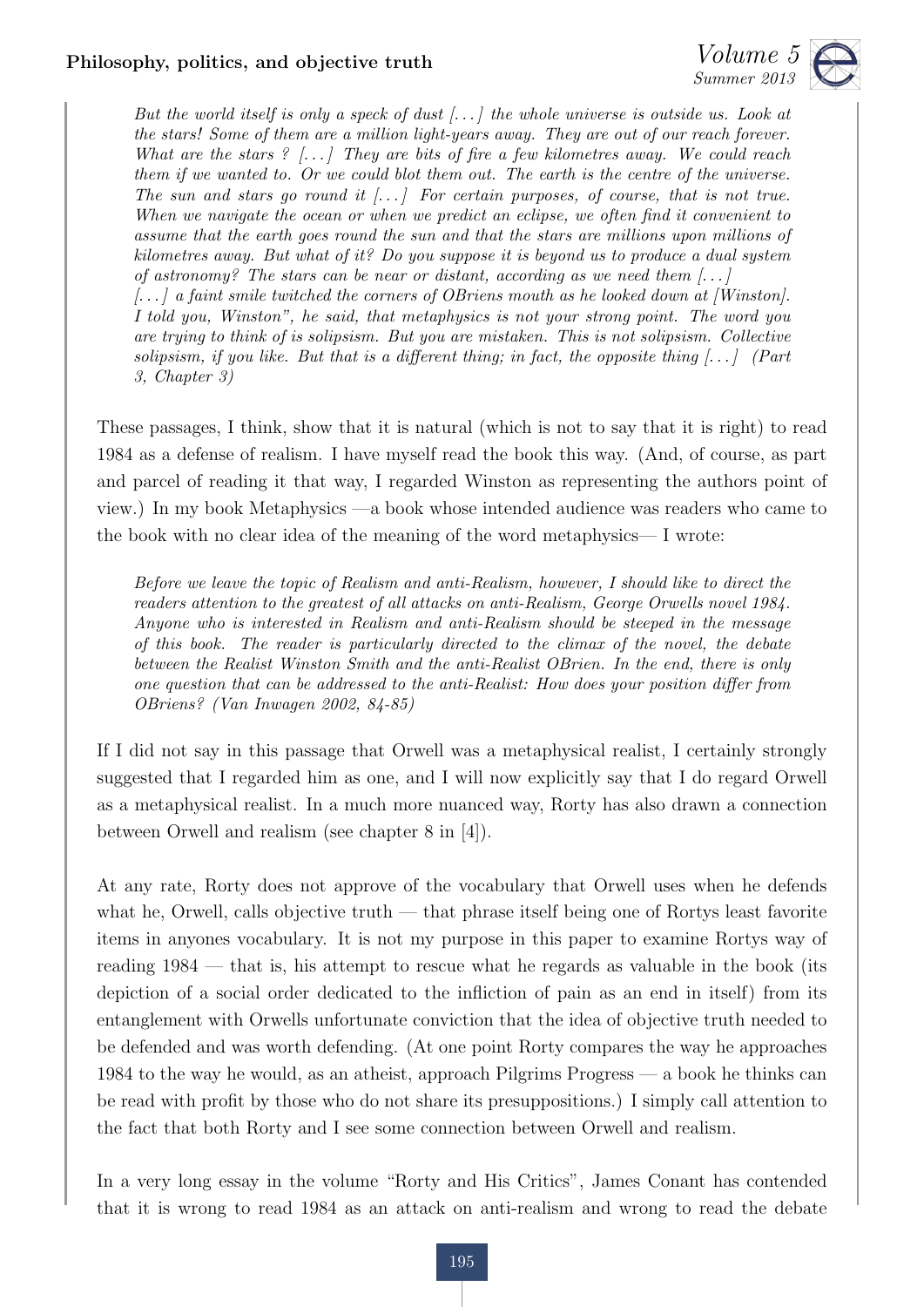between OBrien and Winston Smith as a debate about the nature of truth [5]. According to Conant, Rorty and I are both obsessed with the realism/anti-realism debate, and our common obsession has led us to ignore the fact that Orwells purposes in defending objective truth were political and in no way philosophical. Orwell (Conant maintains) had been repelled by the kind of thought-control that British left-intellectuals of the 1930s and 40s had applied to one another with respect to the history of their time — for example, with respect to the events of the Spanish Civil War and the arrests and trials in the Soviet Union during the Yagoda and Yezhov eras. Orwells purpose in writing 1984 —Conant tells us— was to depict a society in which this thought-control had been taken to its logical conclusion (I will remark that I agree with Conants judgment that Orwell wanted to depict a state in which certain intellectual habits current among the British intelligentsia at the time of writing were demanded, on pain of torture and death, of everyone but the Lumpenproletariat. It is entirely possible that the title 1984 is an allusion to the year of the novels composition  $-$  1948). There is nothing philosophical, nothing metaphysical, in this purpose, Conant says. But because van Inwagen (a realist) is obsessed with the realism/anti-realism debate, he is led to read the novel as a defense of a metaphysical thesis — and to see it as a stick with which he can beat antirealists. Because Rorty (an anti-realist) is obsessed with the realism/anti-realism debate, he misreads Orwells purely political use of vocabulary like objective truth and the solid world as something that calls for a philosophical response from anti-realists — not a refutation, of course, but a reading of the novel that de-emphasizes or re-interprets such phrases and thereby makes what is valuable in the novel accessible to anti-realists.

Ill let Rorty defend himself against Conants charge. (He has<sup>5</sup>). I myself think that the charge is all wrong. I want to defend the view that the novel is —in a certain sense, which Ill try to spell out— a defense of a metaphysical thesis. I want to continue to use 1984 as a stick with which to beat anti-realists. I want to insist that the sense in which Orwell uses objective truth is the only sense there is  $-$  and, therefore, that that sense is the only sense of the phrase available to the anti-realist. And that one sense is the sense I spelled out in my opening remarks. Winston, for example, believes that he had seen airplanes before the Revolution — despite the Partys claim to have invented the airplane after it came to power. And —within the fictional background history of the novel— his belief is objectively true and the Partys claim is objectively false. Winstons belief is true since there were airplanes before the Revolution, and its truth is objective in the sense that it is conferred on the belief by its object: a certain period of past time and the things that existed, in serene indifference to the Partys present claims, during that period.

Conant contends that this simple sense of objective truth is not the sense of the words that figures in philosophical debates between realists and anti-realists. But then what is that sense? Conant has not neglected this question. Far from it. His answer is both lengthy and subtle. He lays out eight realist theses", and declares that anyone who accepts even one

<sup>5</sup>"Response to James Conant", in Brandom, pp. 342-350.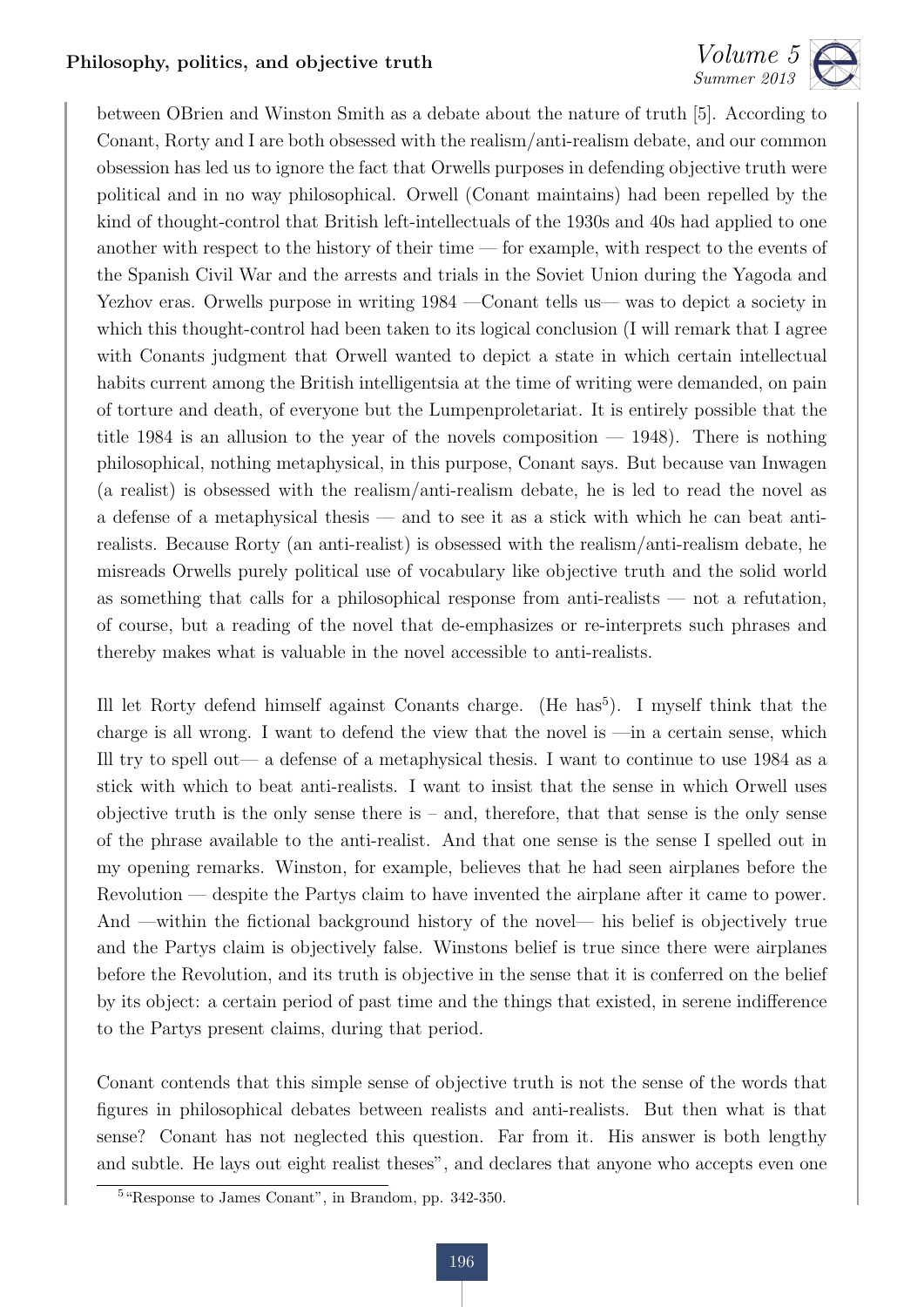

of them is a realist of some sort. Realism, according to Conant, is as much genre-term in philosophy as it is in art or literature. Realism is not a philosophical doctrine or thesis, but rather a genre to which certain philosophical doctrines and theses belong. Some among his eight realist theses are in fact inconsistent with some of the others (a fact that Conant lays some stress on), and that implies that two philosophical doctrines that contradict each other can be equally good examples of the genre realism.

I certainly agree with Conants contention that 1984 is not a polemic against theses like the eight theses that (he says) define the philosophical genre realism. At any rate, I agree with it as a judgment about certain words Conant has written, the words that he has used to formulate the eight realist theses (I agree that if Orwell had opened a book that started with words like those, he would have very quickly proceeded to close it). I cant agree with it as a judgment about theses, however, because there are no such theses. That is to say, the words Conant has written formulate no theses at all. They are mere words — although, since they consist of syntactically correct declarative sentences, they have the appearance of words that express theses. I am sorry if I have begun to sound like a logical positivist talking about Hegel or Heidegger. I do not, like Carnap and Neurath and the rest, have a theory according to which all philosophy but my own and that of a few like-minded colleagues is meaningless. Nor do I have a theory according to which everything that has been said by the practitioners of some major division of philosophy —metaphysics, for example— is meaningless. I repudiate any general theory that classifies some large part of philosophy as nonsense, and I shrink from sounding as if I were offering one. Nevertheless, I insist that philosophers do sometimes say meaningless things, things that (to borrow the words that Wolfgang Pauli applied to a conjecture presented by a fellow physicist) are not even false. For example: Being is; not-Being is not (Parmenides); The world is a progressively realized community of interpretation (Royce); A self is a logical construct out of sense experiences (Ayer). Since I have no general theory of meaninglessness in philosophy —since I repudiate the possibility of such a theory— if I wish to show that some piece of philosophical text is meaningless, there is nothing I can do but examine it sentence by sentence (even clause by clause) and try to show that theres just nothing there, nothing but words: that in that piece of text there are no theses and no questions, that what might appear to be theses and questions are only words.

I cannot go through Conants eight realist theses sentence by sentence, examining the meaning of each sentence and enquiring as to its meaning. I will illustrate my point by examining just one piece of text, his statement of the first of the eight theses:

*The thesis that the Thing-in-Itself is a condition of the possibility of knowledge. All our experiences of the world are of appearances, views of it from some particular point of view. The only sorts of truths we are able to formulate are truths about the world under some description. But we should not mistake the limitations of our knowledge, imposed on us by our finite cognitive capacities, for limitations that are inherent in the nature of reality as such. The idea that our experience is of the world (that appearances are appearances*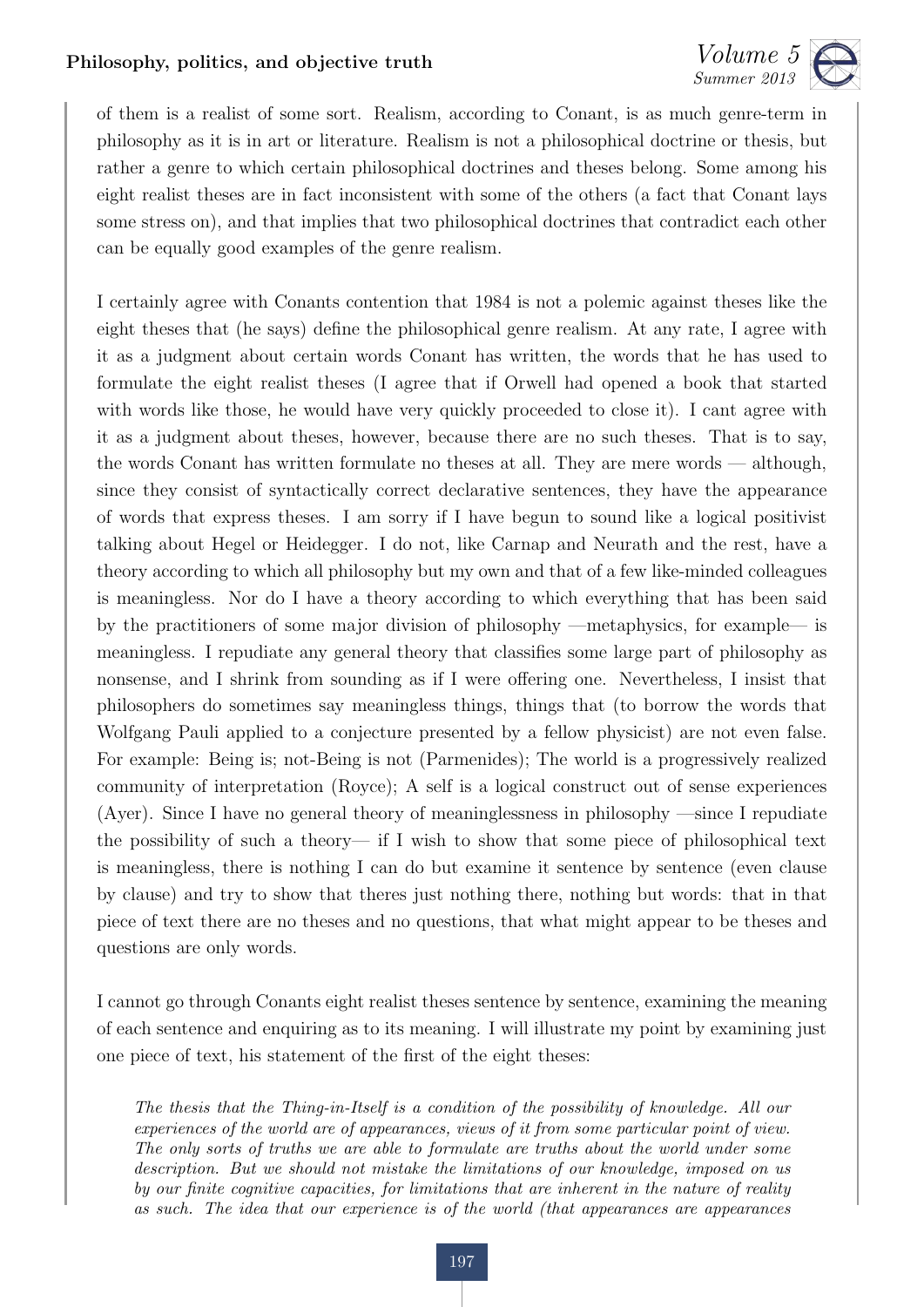

*and not mere illusions) – that is that there is something which our descriptions are about – presupposes the idea that there is a way which is the way the world is in itself. For the world to be a possible object of knowledge, there must be such a way that it is, apart from any description of it – a way that the world is when viewed from nowhere, that is from no particular point of view (or, alternatively, from a Gods-eye point of view). Moreover, though such knowledge of the world (as it is in itself ) is in principle unobtainable for us, we are able to think what we cannot know: we are able to grasp in thought that there is such a way the world is, apart from the conditions under which we know it. It is only by postulating the existence of such a noumenal reality that we render coherent the supposition that all our apparent knowledge of reality is indeed knowledge of a genuinely mind-independent external reality (Conant pp. 271-272).*

These words simply bewilder me. They should bewilder anyone. How shall I (in Quines fine phrase) evoke the appropriate sense of bewilderment? I can do nothing to that end but provide a clause-by-clause commentary on this passage, and I have no time for that. Ill content myself with an examination of the clauses that make up a single sentence from this passage: For the world to be a possible object of knowledge, there must be [a way that the world is in itself], apart from any description of it.

For the world to be a possible object of knowledge. Probably this means, for anything to be a possible object of knowledge. The modern science of cosmology treats the physical world – if not the world – as a single, unified object and attempts to gain knowledge of it (something that Kant said couldnt be done). But I dont think that Conant means this phrase to bring to the readers mind the issue of treating the world as a whole as an object of knowledge. I think that the phrase should be understood as introducing a general thesis about possible objects of knowledge. Lets pick a particular object – the Arc de Triomphe will do. What does the following sentence mean?

*For the Arc de Triomphe to be a possible object of knowledge, there must be a way that it is in itself, apart from any description of it.*

I suppose that "the way the Arc de Triomphe is" is an oblique way of referring to the properties (attributes, characteristics, features, qualities, choose what word you will) of that monument. If so, our task is to understand this sentence:

*For the Arc de Triomphe to be a possible object of knowledge, there must be properties that it has in itself, apart from any description of it.*

In this sentence, there are two puzzling adverbial phrases: in itself, and apart from any description of it. I do not understand these adverbial phrases. Lets take them in their turn. What does this mean:

*The Arc de Triomphe has, in itself, the property of being in the center of the Place de ltoile?*

How does saying this differ from saying that the Arc de Triomphe has (without qualification)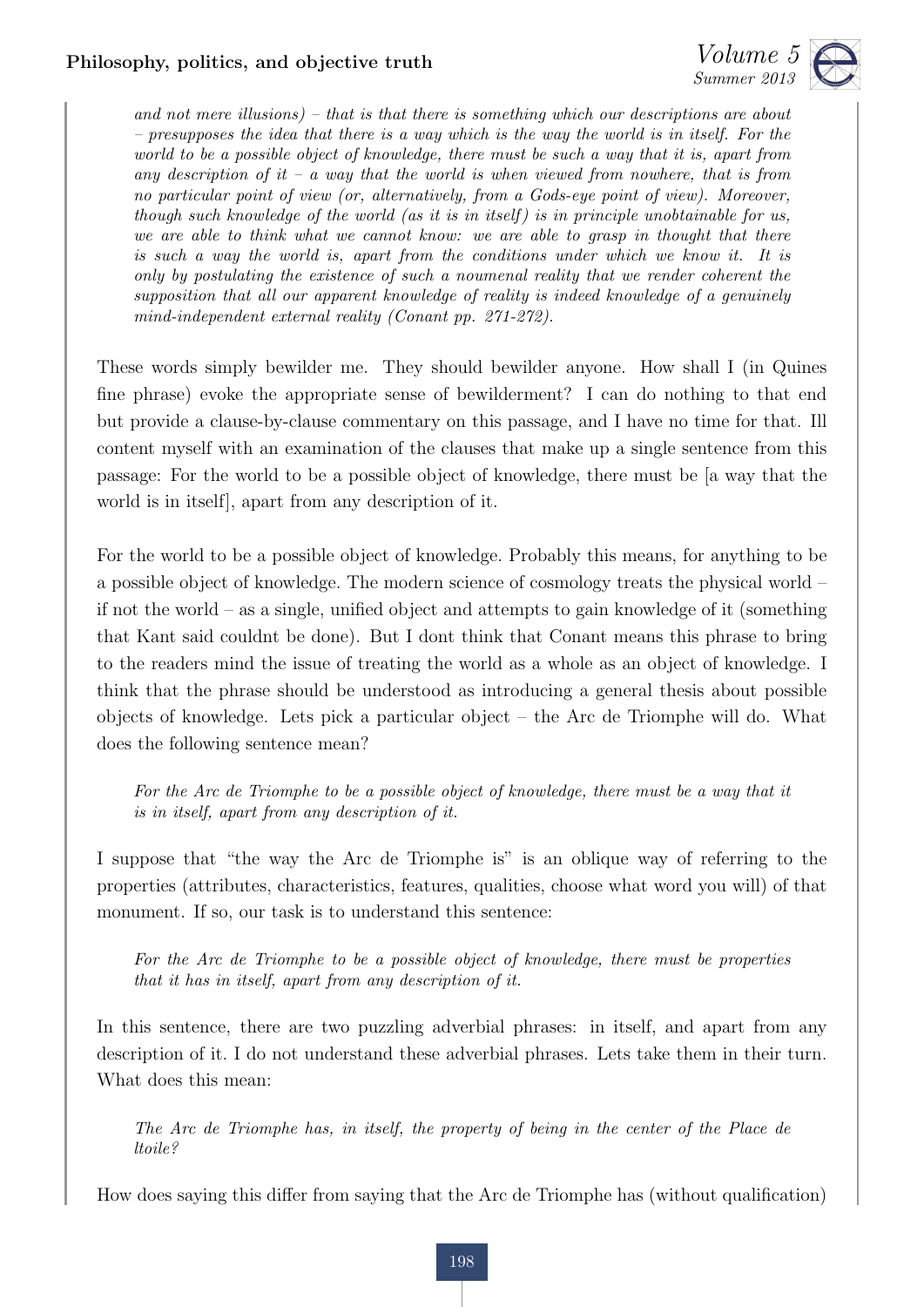

the property of being in the center of the Place de ltoile? There are all sorts of adverbs and adverbial phrases that can meaningfully be used to qualify has when its object is a property: apparently, essentially, and according to popular belief, for example, but in itself is not one of them. If something has a property, it is of course it that has that property  $-1$  just said so. The only use of in itself that I know of in the history of philosophy that brings anything at all to my mind has to do with secondary qualities. (I am aware of Kants use of the phrase an sich, but this phrase, I have to say, doesnt bring anything at all to my mind.) Thus: The Arc de Triomphe is said to be white, but, really, it doesnt have that property in itself; whiteness is simply a quality that exists in the minds of its observers. I consider that statement to be a boring sophistry, long exposed. But suppose Im wrong. Suppose its the sober truth. Then theres no sense in which the Arc de Triomphe has the property of being white. It just isnt white. Things in our minds are white (or perhaps whiteness is a free-floating quality that exists in our minds but is not a quality of anything), but the Arc de Triomphe isnt white, and theres an end ont. But if it isnt white, it nevertheless has other properties: it has at least such properties as not being white and being colorless. Does it have those properties in itself? The question makes no sense.

Let us turn to apart from any description of it. What does this sentence mean?

*The Arc de Triomphe has, apart from any description of it, the property of being in the center of the Place de ltoile.*

An adverb or adverbial phrase is supposed to answer a question of some sort. In this case, the question, whatever it may be, would pertain to the Arc de Triomphes possession of a certain property. Here is a straightforward example of an adverbial phrase in this position:

*The Arc de Triomphe has, all the guidebooks tell us, the property of being in the center of the Place de ltoile.*

In this case, the question the adverbial phrase answers is According to whom (does it have that property)? But what question does apart from any description of it answer? None is apparent. None is apparent because there is none. The adverbial phrase, although it violates no rule of syntax, has no semantical connection with the words that surround it. I might compare this sentence to these two sentences (also syntactically unobjectionable):

*James Conant has, apart from any visits he has made to San Francisco, the property of being the editor of The Cambridge Companion to John Dewey.*

The Earth has, apart from any Serbian traffic regulations, the property of orbiting the sun.

I suppose I could imagine outr conversational circumstances in which there would be a point to uttering sentences like these, but, apart from some vastly improbable context of utterance, they are simply puzzling. They are puzzling because, owing to the lack of any discoverable connection between the adverbial phrases apart from any visits he has made to San Francisco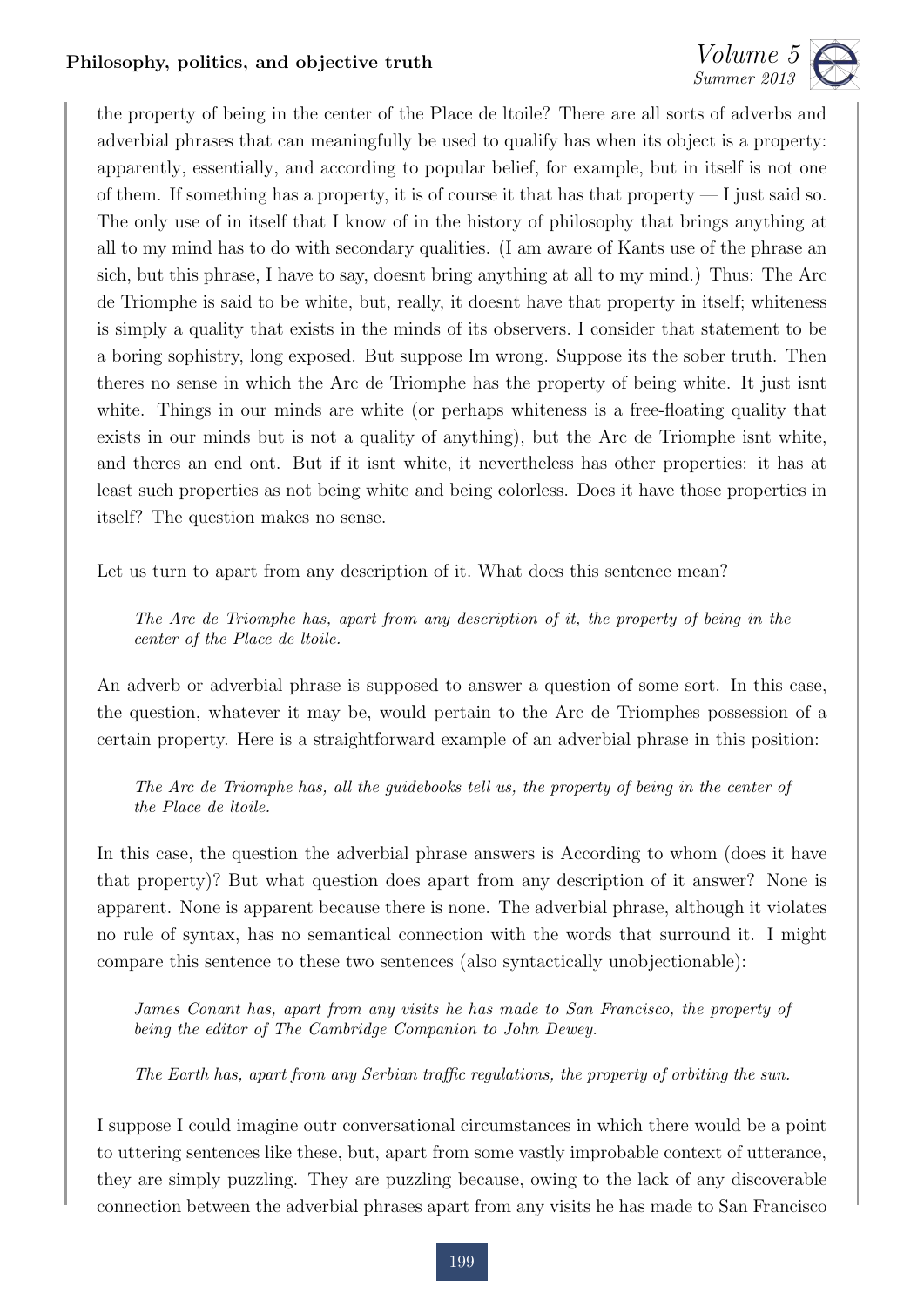

and apart from any Serbian traffic regulations and the other parts of the sentences in which they occur, one can discern no question about Conants editorship or the orbit of the earth for them to supply answers to.

The role of apart from any description of it in the sentence The Arc de Triomphe has, apart from any description of it, the property of being in the center of the Place de ltoile is therefore a puzzle. It is, in fact, a puzzle without a solution. Anyone who thinks that this sentence means anything is under an illusion. What is the source of this illusion? Could it be some argument along these lines?

To say that the Arc de Triomphe has the property of being in the center of the Place de ltoile is to describe it; therefore, it does not have that property apart from any description of it. More generally, for no property that we ascribe to any object does that object have that property apart from any description of it.

And perhaps anyone who finds this argument persuasive will want to say that apart from any description of it means apart from any possible description of it, and will contend that it is only those properties of x that are inexpressible in principle, inexpressible in any possible language, that x has apart from any description of it.

Is the thesis that objects have some of their properties apart from any description of them the thesis that some properties of each object are inexpressible in any possible language? That is an interesting thesis. I have no idea whether its true, but, true or not, it does not seem to be the thesis that Conant means to be putting forth as one example of the genre realism. That thesis, after all, is supposed to have some connection with the idea of the thing-in-itself, and the thesis that there are things-in-themselves is simply not the thesis that things have properties that cannot be expressed in any language. I have no real understanding of the words the doctrine of the thing-in-itself but I have a certain negative grasp of the phrase, and that is sufficient for me to be sure that no one who claims to understand it would say that the thesis that things had inexpressible properties entailed (much less was identical with) the thesis that there were things-in-themselves.

To say that the Arc de Triomphe has properties that it is impossible in principle to ascribe to it (and if that were true, how could anyone possibly know that it was true?) tells us nothing about what it might mean to say that it has those (or any) properties apart from any description of it— not in any sense that is relevant to understanding the beliefs of realists, at any rate. It is of course true that ex hypothesi no reference to any linguistically inexpressible property will figure in any description any possible speaker applies to the Arc de Triomphe, but, supposing there to be realists who say that the Arc de Triomphe has those (or any) properties apart from any description of it, that fact does not tell us what they mean by apart from any description of it. What then do these (perhaps fictional) realists mean by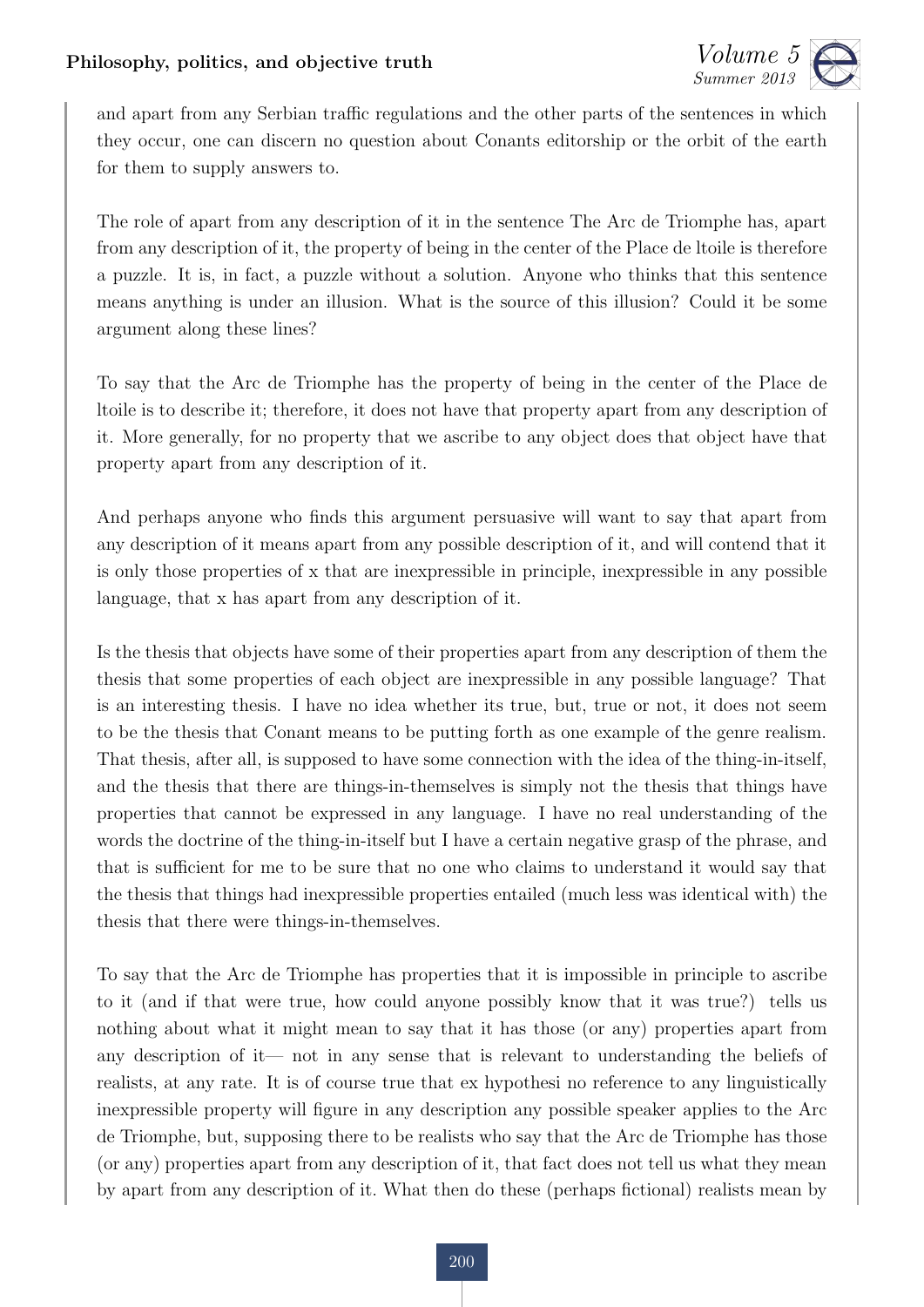

this phrase? The answer is the obvious one: they dont mean anything by it. It is just words. Words, words, words", as Hamlet says.

In the end I have to say that I feel not the slightest temptation to believe that language like If our experience of the world constitutes knowledge, then there must be a way the world is in itself, apart from any description of it makes any sense at all. And I feel the same about most of the sentences that make up Conants statements of the seven other realist theses.<sup>6</sup>

I am, therefore, not a realist in Conants sense, for there is no such sense to be a realist in. I am a realist only in the simple-minded sense of the word that I laid out in my opening remarks (and those remarks parallel the way I characterized realism in Metaphysics, the book in which I said, In the end, there is only one question that can be addressed to the anti-Realist: How does your position differ from OBriens?). If there were some other sense in which one might be a realist, I expect Id be a realist in that sense, too. But, so far as I am aware, there is no other relevant sense that can be given to the word realist.

And I think it is obvious that Orwell was a realist in that sense. I dont think Conant would dispute that. I think it is obvious that Orwell believed that truth and falsity are statuses conferred on the things we believe and the things we say by and only by their objects — by what theyre about.

One might of course want to know more about these two statuses, more about truth and falsity. Might it not be that I mean something arcane and metaphysical by truth when I speak about truth as a philosopher, something different from what a journalist and political writer like Orwell —or an historian or an ordinary person immersed in the ordinary business of life— means by truth? My answer is No: truth is one; there is only one concept of truth, and it is the common property of the philosopher, the political writer, and the shopkeeper. Truth has only one meaning.

What, then is this concept? What does truth mean? As a general rule, I am more comfortable with almost any other grammatical category than abstract noun. Accordingly, I shall discuss the meaning of the adjective true and not the meaning of the abstract noun truth. In my view, anything that can be said by using the noun can be said, and can usually be said more clearly, by using only the adjective – although sometimes only at the expense of prolixity and stylistic awkwardness. I contend that statements like In war, truth is the first casualty and Plato is a friend, but truth is a greater friend can be paraphrased, without loss of real content, in terms of the adjective true. The former, for example, can be paraphrased as a

<sup>6</sup>I understand bits and pieces of some of them, but the bits I understand all pertain to two rather special topics, morals and history. I dont think that the bits of his eight theses that I understand, taken individually or taken together, can be said to provide a statement of a general doctrine, a doctrine that applies to human thought and discourse in general, a doctrine that could be called realism full stop and not simply realism concerning X. I should say, too, that, although I call myself a realist, I dont find the bits I understand particularly plausible.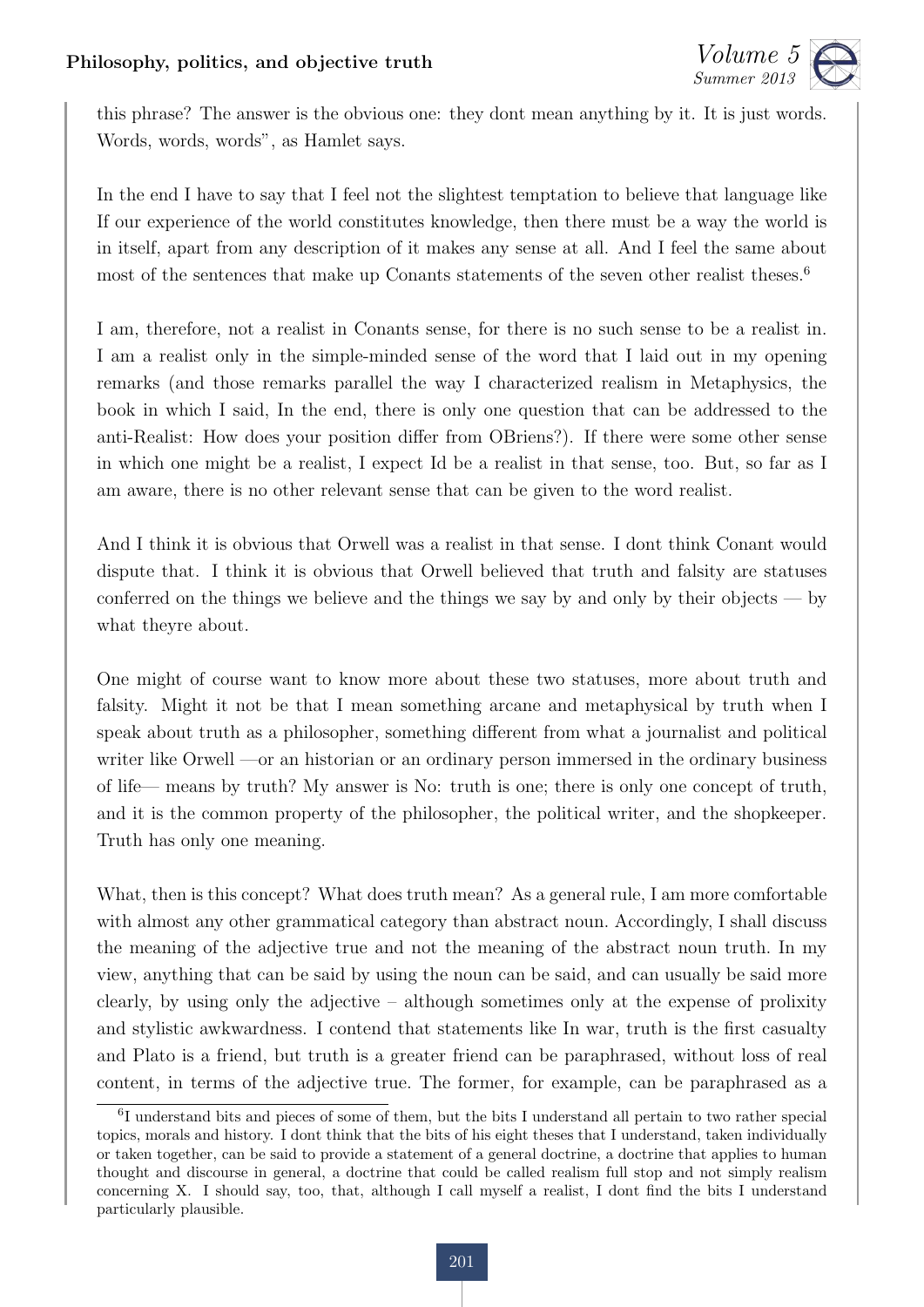

rather lengthy statement to the effect that in time of war, the authorities will adopt the policy of making public statements about matters relating to the course of the war that they know are not true (I concede that the result of the paraphrase wont be likely to find its way into any dictionary of quotations). And the statement that truth and falsity are objective can be paraphrased, without loss of content, as the statement that some of the things we say and believe are true and others of them false, and that if something we say or believe is true (or, it may be, false) its being true (false) is a consequence of how things stand with its object and of nothing else.

Very well, then: what does true mean? When I paraphrased Truth and falsity are objective in terms of the adjective true, in what sense was I using the adjective? Was I using it in some recondite metaphysical sense, a sense distant from the sense in which it is used by those who, like Winston Smith, are no metaphysicians?

Let us look at an example. In my opening remarks, I said that it was clear enough what it meant to say that Copernicuss statement The earth goes round the sun was true: his statement was true if and only if the earth goes round the sun. But Ill confess now that this was a bit of a fudge, since to affirm that A if and only if B is not to affirm that B is what A means. After all, a plane figure has three sides if and only if it has three interior angles, but I doubt whether anyone would want to say that having three interior angles is what having three sides means.

Can we do better? Does the philosophical tradition offer anything better? One traditional theory of truth tells us that The proposition that the earth goes round the sun is true means this: The proposition that the earth goes round the sun corresponds to reality. (Im going to use the convenient word proposition —beloved of philosophers— as a general term for things that can be said or believed.) And, more generally, the traditional theory tells us that is true, when applied to any proposition, means corresponds to reality. The theory I am referring to is of course the famous correspondence theory of truth. According to the correspondence theory, corresponds to reality is a genuine analysis of the meaning of is true— just as is the locus of all points equidistant from a given point is a genuine analysis of the meaning of is a circle.

It must be conceded, however, that the proposed definition is obscure, for its far from clear what corresponds to reality means. How can we define that  $phrase?$  — for it certainly cannot be used without a definition. I know of only one possible way of defining corresponds to reality that is any clearer than corresponds to reality itself. I present this definition in the form of a schema:

#### *The proposition that p corresponds to reality if and only if p.*

This expression is a schema in this sense: it endorses any statement one can get from it by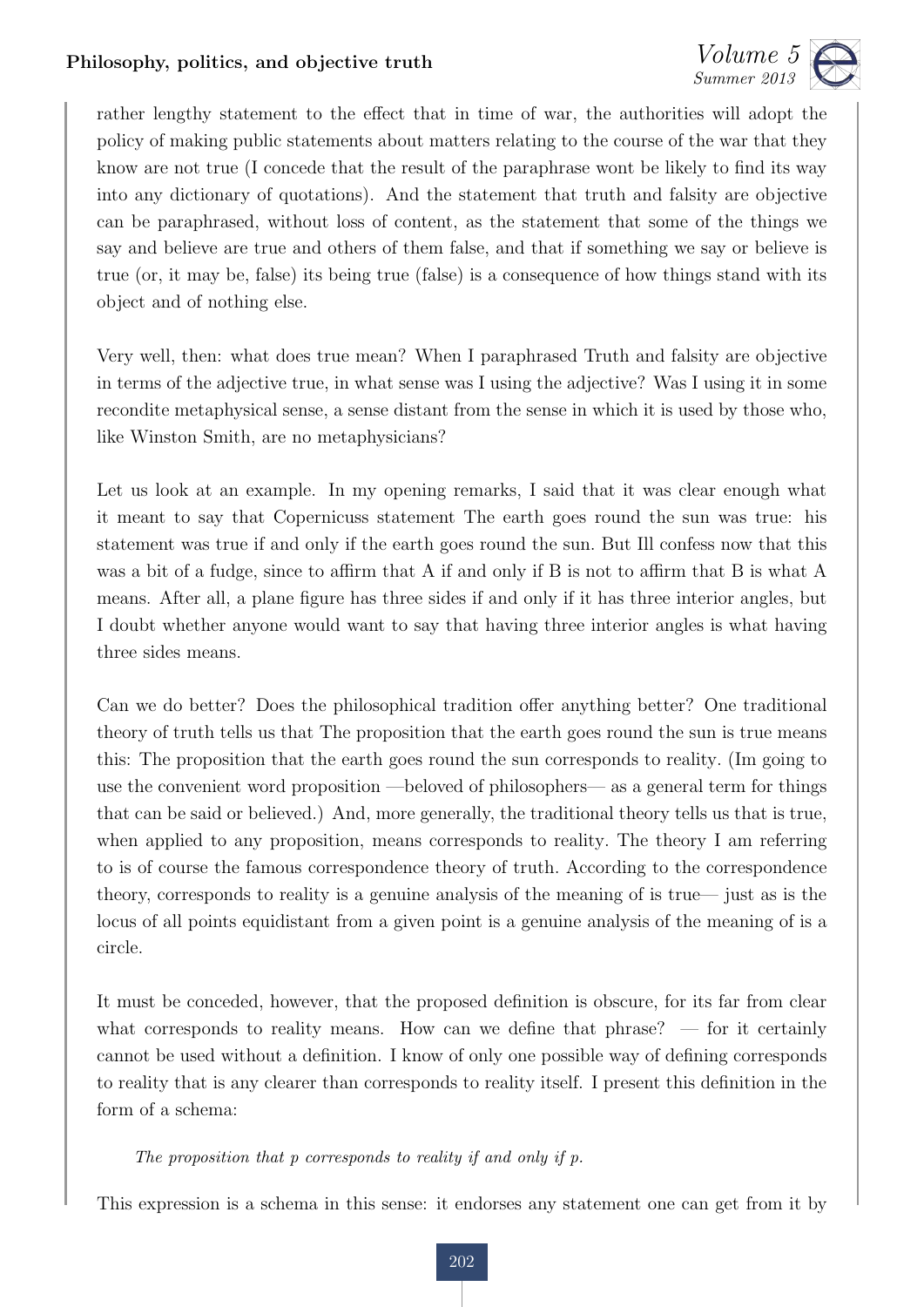

substituting the same declarative sentence for both occurrences of the schematic letter p. For example:

*The proposition that the earth goes round the sun corresponds to reality if and only if the earth goes round the sun.*

Whatever the merits or demerits of this definition may be, it has one rather obvious consequence, to wit that if our only interest in the phrase corresponds to reality is to use the phrase in defining true, there is no need to bother with corresponds to reality at all. We might as well have used the same trick to define true right at the outset. The definition would consist in this schema:

*The proposition that p is true if and only if p.*

Is this an adequate definition of true? I think not. For one thing, it faces a criticism of a sort we have already encountered: the if and only if versus means the same as criticism. The proposition that the earth goes round the sun is certainly true if and only if the earth goes round the sun. But that undoubted fact does not imply that The proposition that the earth goes round the sun is true means the same as The earth goes round the sun. But even if this criticism can be evaded or is somehow mistaken, the definition faces a more serious problem. It is certainly a defensible position that all the instances of the schema – for example:

*The proposition that the atomic number of iron is 26 is true if and only if the atomic number of iron is 26. The proposition that Tokyo is the capital of Mexico is true if and only if Tokyo is the capital of Mexico.*

are, well, *true*<sup>7</sup>. The proposed definition is inadequate, I contend, but not because the schema that is at its core has false instances. Its rather that that schema does not provide a definition of true but (at best) only of one rather special phrase containing this adjective, to wit the proposition that . . . is true. And the word true does not always occur within that phrase. Consider, for example, sentences like:

*What Bill told us about Monica was not true. Some of the things Dean said about Nixon were true and some werent.*

One can believe, even know, things of the sorts expressed by these sentences and have no idea what Bill told whoever it was about Alice, or what the various statements Dean made about Nixon were. I could put the problem that this fact creates as follows. Suppose we were trying to program a computer to pass the Turing test (the test is to be administered in English). One thing we should have to teach the computer was how to use the word true the way human English-speakers do, for true is a word that English-speakers frequently use. And it wont suffice to include in our program something corresponding to the schema The

<sup>7</sup>Defensible but not undisputed. Those who dispute it would point to cases like The proposition that the square root of 2 weighs four kilos is true if and only if the square root of 2 weighs four kilos and The proposition that it is morally wrong to lie is true if and only if it is morally wrong to lie.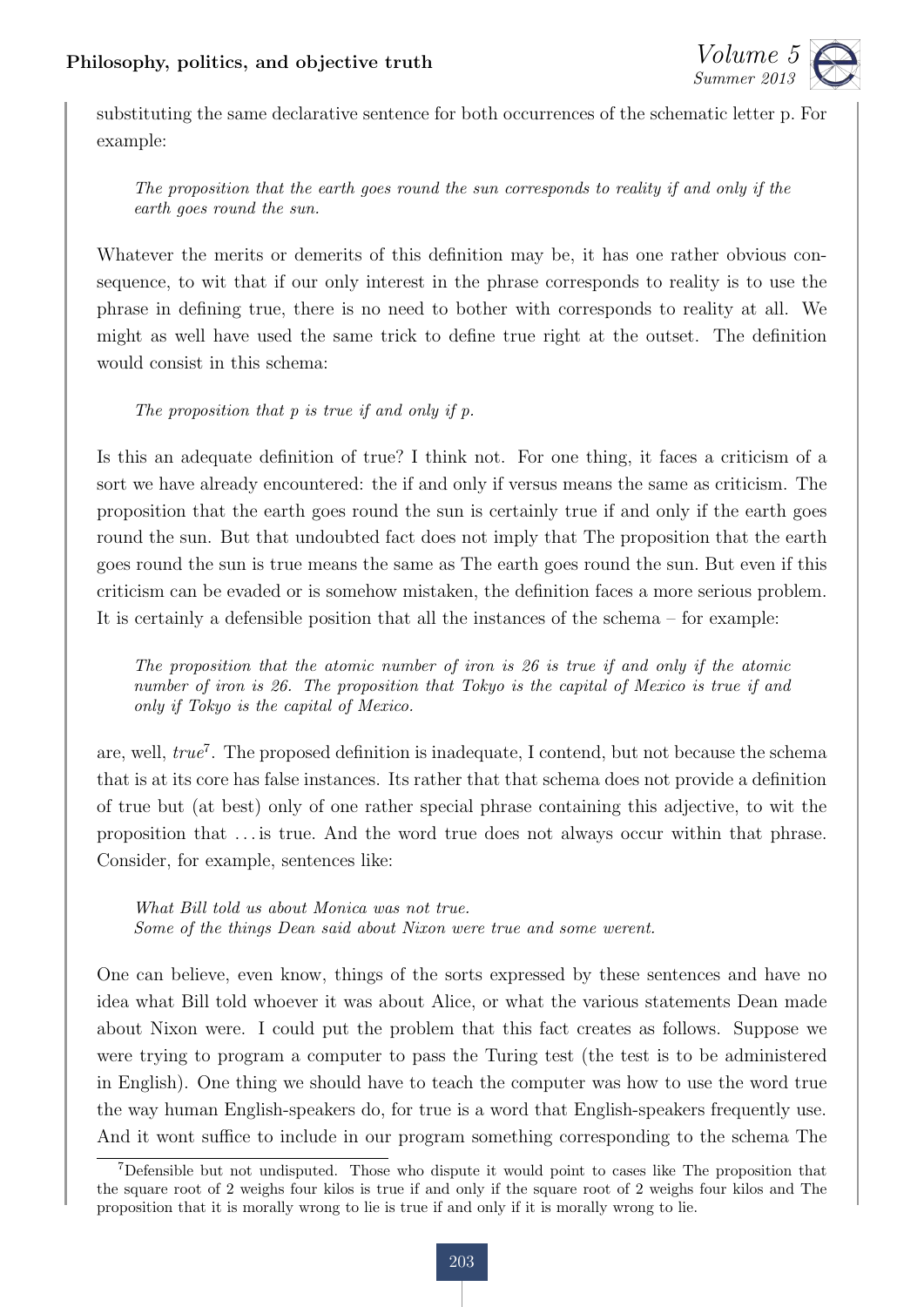

proposition that p is true if and only if  $p -$  and we shall not improve matters all that much if we go on to include in the program other schemata of the same sort, in which words like statement, belief, hypothesis, thesis and so on occur where proposition occurs in that schema. Doing only that much will leave the computer helpless when it has to respond to statements like, What Bill told us about Monica was true.

In my view, the problem of defining true is unsolved at present and is probably insoluble. I dont think I can explain my reasons for thinking this to anyone who isnt at least a wellinstructed amateur in the philosophy of logic. With some misgivings, Ill present the argument, and those who dont fall into this category can relax and allow their minds to wander for two minutes (if they are not already in that condition). I assure them that what I shall say during the next two minutes is not essential to my larger argument.

I am convinced that true is probably indefinable because I accept a certain view of quantifiers and variables – essentially Quines view of quantifiers and variables. According to this view, the only variables are nominal variables, variables that occupy nominal positions. If this is so, then what Dorothy Grover and others have called propositional quantification (I prefer quantification into sentential positions) is impossible. That is to say, expressions like

$$
\forall \underline{p} \exists \underline{q} \left( \underline{p} \rightarrow \underline{q} \right) \tag{10.1}
$$

make no sense. If Quine is right about the nature of quantification – and I am convinced that he is – the meaningful sentence that comes closest to saying the thing this meaningless sentence is trying to say (I hope you understand that) must contain nominal variables whose range is the bearers of truth-value (sentences Quine would say; propositions I say) and a truthpredicate. The meaningful sentence that comes closest to saying the thing this meaningless sentence is trying to say is this one:

 $\forall \underline{x} \exists y$  (the conditional whose antecedent is <u>x</u> and whose consequent is y is true). (10.2)

Now why is this thesis of Quines about the nature of quantification relevant to the problem of defining true? The answer is not far to seek. If there were such a thing as quantification into sentential positions, then, every schoolboy knows, it would be possible to define true. And heres the definition (assuming that the predicate is true applies to propositions; let those who say that this predicate applies to sentences modify this definition as they will)<sup>8</sup>:

$$
\underline{x} \text{ is true} \vert =_{\text{df}} \exists \underline{p} \quad (\underline{p} \& \underline{x} = \text{the proposition that } \underline{p}) \tag{10.3}
$$

<sup>8</sup>Those who wish to construct a parallel definition of is true as a predicate of sentences face the problem of self-referential or liar sentences (see [6], particularly p. 162). In my view, the problem can be overcome, or evaded, in the case in which is true is defined as a predicate of propositions. But since I reject the possibility of defining is true as a predicate of propositions on other grounds, I need not defend this thesis.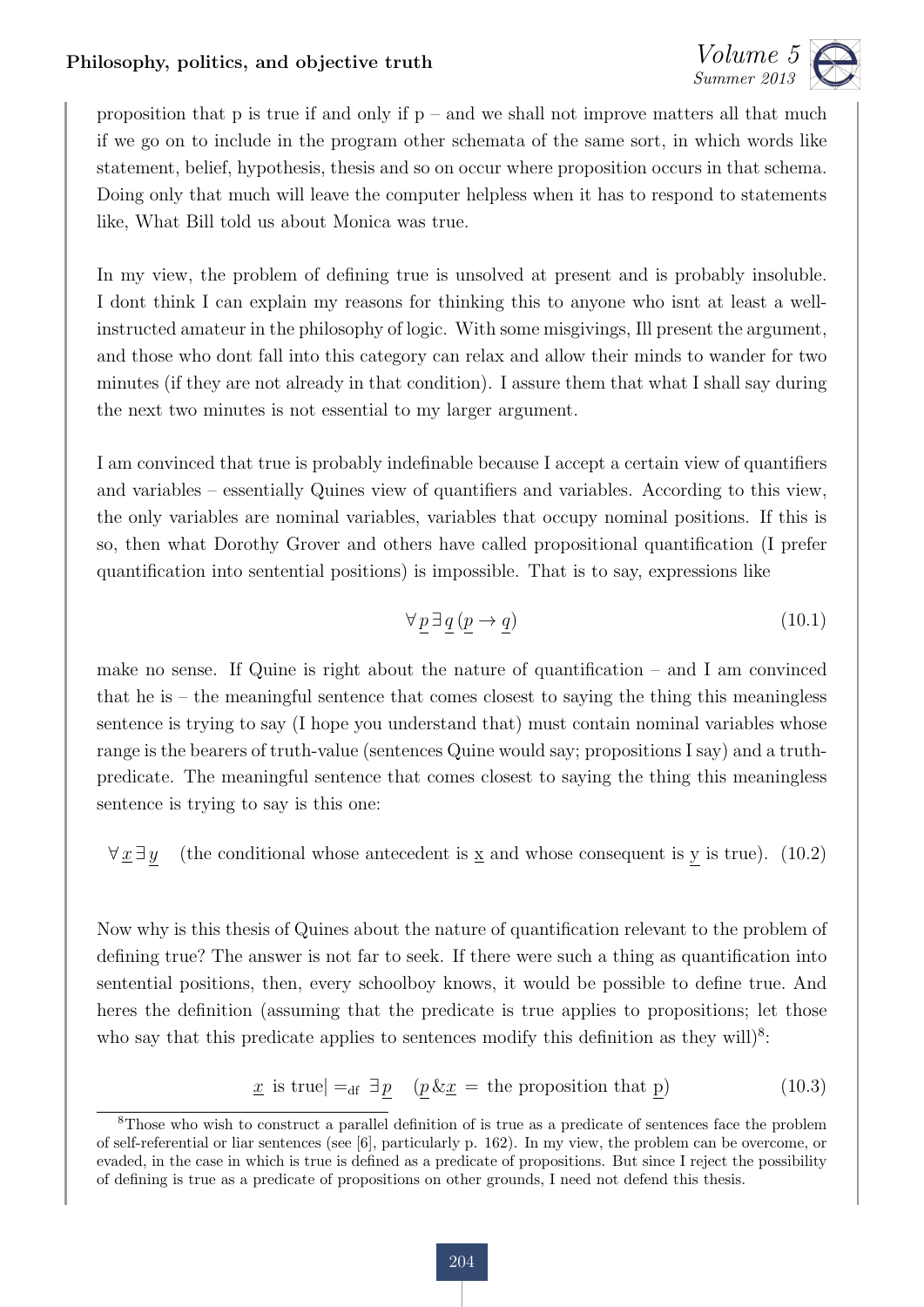

But this definition is not available to anyone who (like Quine and me) finds no sense in the idea of variables that occupy sentential – or any non-nominal – positions. The definiens, we say, is a meaningless sentence. And what do we say is the meaningful sentence that comes closest to saying the thing this meaningless sentence is trying to say? We say its this sentence:

$$
\exists \underline{y} \quad (\underline{y} \text{ is a proposition } \& \underline{y} \text{ is true } \& \underline{x} = \underline{y}). \tag{10.4}
$$

And x is a true proposition means x is identical with some true proposition is hardly an adequate definition of true proposition! It is for just this reason that I say that no definition of true is possible. I have, of course, examined only the sort of definition of true that is in some sense a generalization of sentences like The proposition that the earth goes round the sun is true if and only if the earth goes round the sun. I concede that there are other possibilities. For present purposes I will say only that I doubt whether true can be defined and that I certainly dont want to accept any position that depends on the assumption that true can be defined.

Now Id like everyones attention again. If I am right, if true cannot be defined, does that mean that we dont understand the word? That does not follow, for it is obvious that we know the meanings of words that cannot be defined. That this is so is a logical consequence of three obvious facts: a definition is a statement of equivalence of meaning between a definiendum and a definiens, each of which is a word or a phrase; there are a finite number of meaningful words and phrases (that any human being can grasp, at any rate); a definition must not be circular. So: if we understand any words or phrases, we understand some of them in the absence of any definition. Perhaps true is one of them. And it seems evident that we do understand true, whether we can define it or not. If you understand what someone is saying when he utters the English sentence, Some of the things Dean said about Nixon were true and some werent", then you understand the predicate is true. And if you understand enough English to have been able to follow what I have been saying in this paper, you certainly understand that simple sentence.

It is, I contend, just this ordinary sense of is true, definable or not, that is the common property of philosophical and political writers – and of them and that abstraction that Oxford philosophers used to call the man on the Clapham omnibus.

My thesis is that, when true is understood in this ordinary sense (and theres no other way to understand it), objectively true is a redundant phrase: a proposition (belief, statement, thesis, hypothesis, conjecture, theory, . . . ) is objectively true just in the case that its true. For those who like slogans: Every proposition entails its own objective truth. Here are two of the many statements of which the slogan is an epitome:

*If Mt Everest is 8,849.87 meters high, it follows that its objectively true that Mt Everest*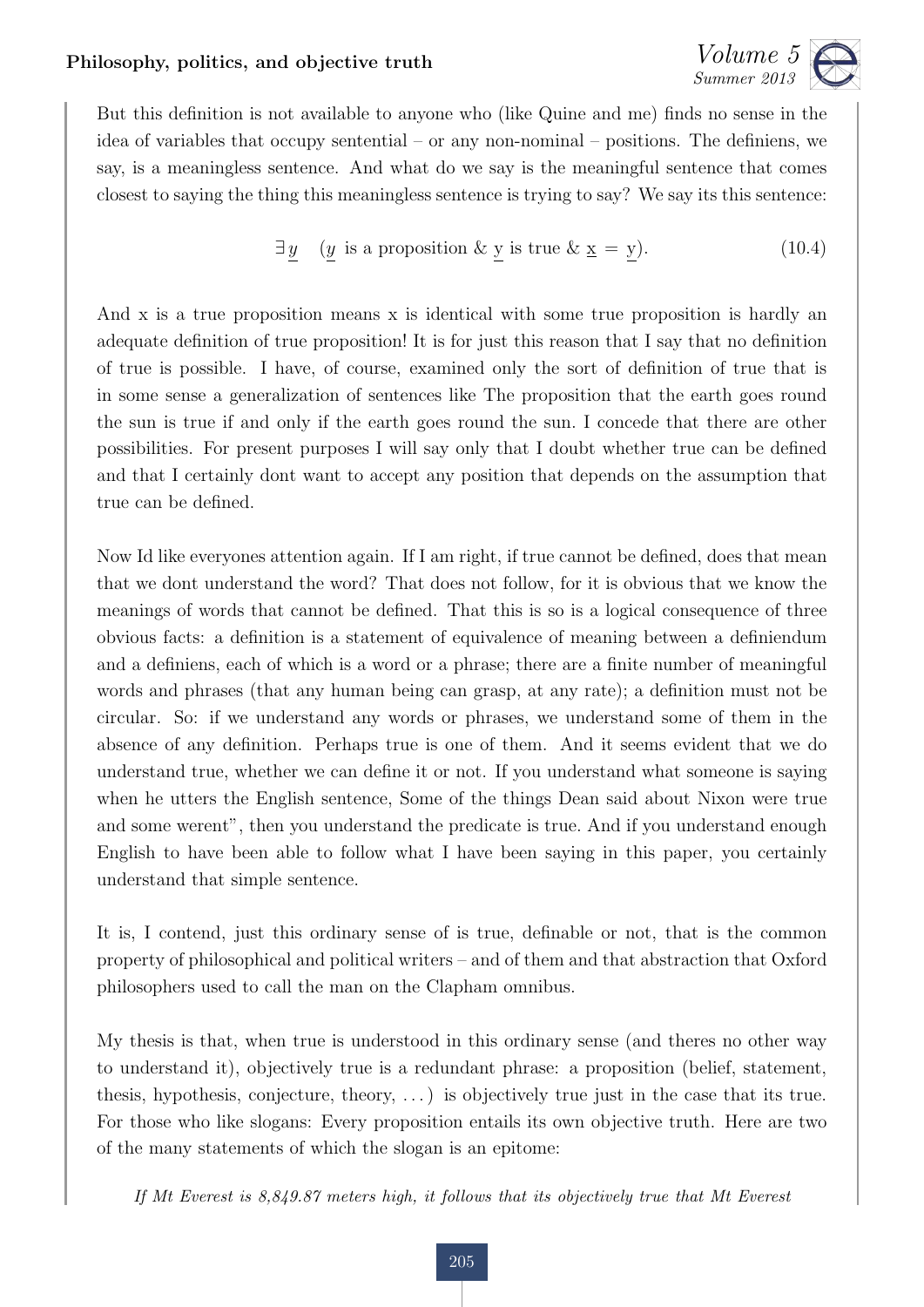

*is 8,849.87 meters high;*

*If San Marino is larger than Russia, it follows that its objectively true that San Marino is larger than Russia.*

An immediate consequence of this thesis is that its impossible to affirm anything, to make any assertion whatever, without saying something that implies the existence of objective truth (that implies that at least one proposition is objectively true).

And this applies to statements of the anti-realist thesis. If the anti-realist says, for example, Nothing anyone ever says is objectively true", what he has said immediately implies the statement, It is objectively true that nothing anyone ever says is objectively true. Now this statement is not, in the strict sense, a logical contradiction. It would, for example, be true if no one ever said anything, which is certainly a possible state of a↵airs, and a logical contradiction is true in no possible state of affairs. But its the next best thing to a logical contradiction, so to speak. It is what philosophers of language call a pragmatic contradiction (never mind why they call it that). Simpler examples of pragmatic contradictions are, San Marino is a republic and I do not believe that San Marino is a republic and No one ever makes any statements. A pragmatic contradiction is, roughly speaking, a statement that, although it may be free from internal logical contradiction, is logically inconsistent with anyones making it. No position, in philosophy or in any other area of intellectual endeavor, is coherent if it involves those who adopt it in a pragmatic contradiction. And —this is my thesis— anti-realism has just this feature. It is a position that no one can coherently adopt – for the same reason that No one ever takes any position on anything is a position that no one can coherently adopt.

This indictment applies to OBriens school of anti-realism and Rortys with equal force (if they are indeed different schools). Consider, for example, OBriens statement, The earth is the center of the universe. It follows from that statement that its true that the earth is the center of the universe, and objectively true is just a long-winded way of saying true.

Now suppose someone —I do not say Conant", just someone— were to reply as follows. Yes, yes, no one would disagree with you about any of that stuff. And, yes, some at least of your theses are the theses that Orwell wanted to defend. But theyre not metaphysical theses.

I suppose Id have to ask that person what he thought a metaphysical thesis was. The theses I have put forward are certainly not empirical theses – with the exception of some of the theses Ive used as examples. When I advance these theses, what I say cannot be refuted by observation or experiment. My theses thus have the feature that the logical positivists used as the touchstone of metaphysics. They are, moreover, theses about a concept, truth, that is as general a concept as there could be. If I tell you that everything Professor X says in his new book is true, that statement will give you no clue whatever as to what the book is about. Is it about epistemology, number theory, geology, tax law, the history of Tuscany, . . . ? The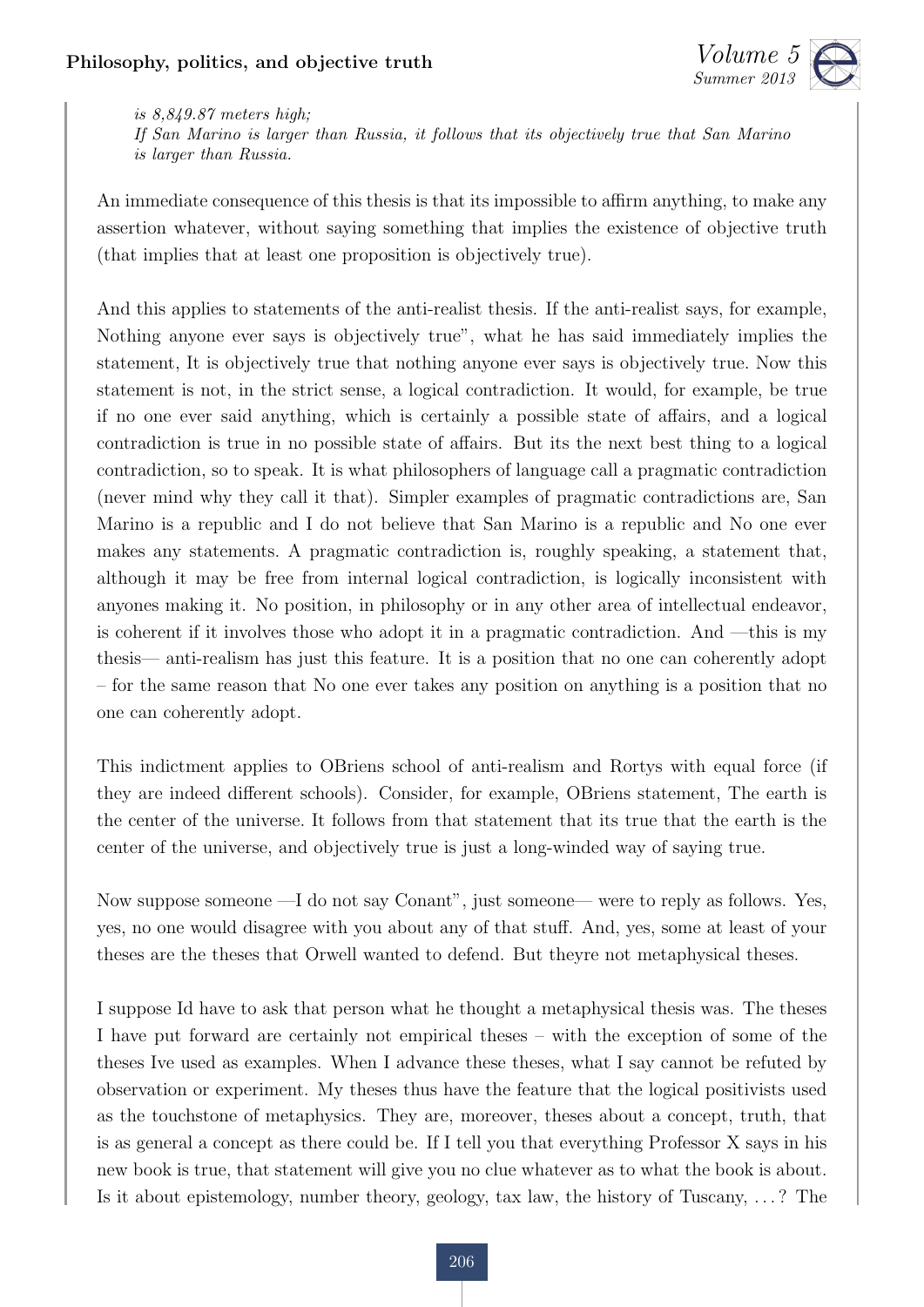

word true is like the words and and whether and is; it is what the Oxford philosophers of the fifties called a topic-neutral word (if someone crosses out all the words in a treatise but the topic-neutral words, a reader who examines the defaced text will have no way of knowing what the subject of the treatise is). A predicate that is formed from a topic-neutral adjective like true is as general a predicate as a predicate can be. Such a predicate would seem to be at least a good candidate for the office predicate of interest to metaphysicians.

Am I contending, then, that Orwell was interested in metaphysics? Well, certainly not as a discipline, not as an area of theoretical enquiry. But he was interested in and accepted certain theses that I, at any rate, insist are metaphysical theses, and he thought that what people believed about these theses was tremendously important – which is not to say that he would have been at all interested in the arguments metaphysicians have used to attack or defend them. (If you presented him with a summary of Rortys views on truth, he would very likely have said something along the lines of, One has to belong to the intelligentsia to believe things like that: no ordinary man could be such a fool.<sup>9</sup>

Here is something that Orwell once said that illustrates how a person with no theoretical interest in metaphysics can have beliefs about matters that metaphysicians dispute about – and can find reason to appeal to these beliefs in an essay on politics. This is from Orwells The Lion and the Unicorn; his topic is the historical continuity of England: What can the England of 1940 have in common with the England of 1840? But then, what have you in common with the child of five whose photograph your mother keeps on the mantelpiece? Nothing, except that you happen to be the same person [1]. The last sentence presupposes a view of personal identity that has been disputed by great philosophers. Many metaphysicians would follow Hume and say that the adult reader of The Lion and the Unicorn and the child of five were simply not identical with one another; a modern, scientific philosopher like Reichenbach, who took more or less the Humean line, would say that the adult reader and the child were two distinct temporal segments of an four-dimensional space-time worm (I am sure that Orwell knew, in a purely intellectual sort of way, as a matter of obscure historical fact, that Hume and other philosophers had had various things to say about personal identity across time, but I dont suppose that any thoughts about Hume or philosophy were in his mind when he wrote the words I have quoted). Other metaphysicians would agree with Orwell in his contention that the adult and the child were the same person – but these metaphysicians fall into several camps and, when they can spare time from arguing with the Humeans, argue endlessly with one another about what it is for a person who exists at one time to be identical with a person who exists at another time. Orwell would certainly not have been interested in their interminable debate (The subtle arguments which he would not be able to understand, much less answer? Despite what some have said, Im sure he was able to understand them, insofar as there is anything in them susceptible of being understood. Its just that he would

<sup>&</sup>lt;sup>9</sup>I concede that that famous remark – it has been variously misquoted – was actually directed at a straightforwardly political thesis: that American troops had been brought to Europe not to fight the Germans but to crush an English revolution [1].